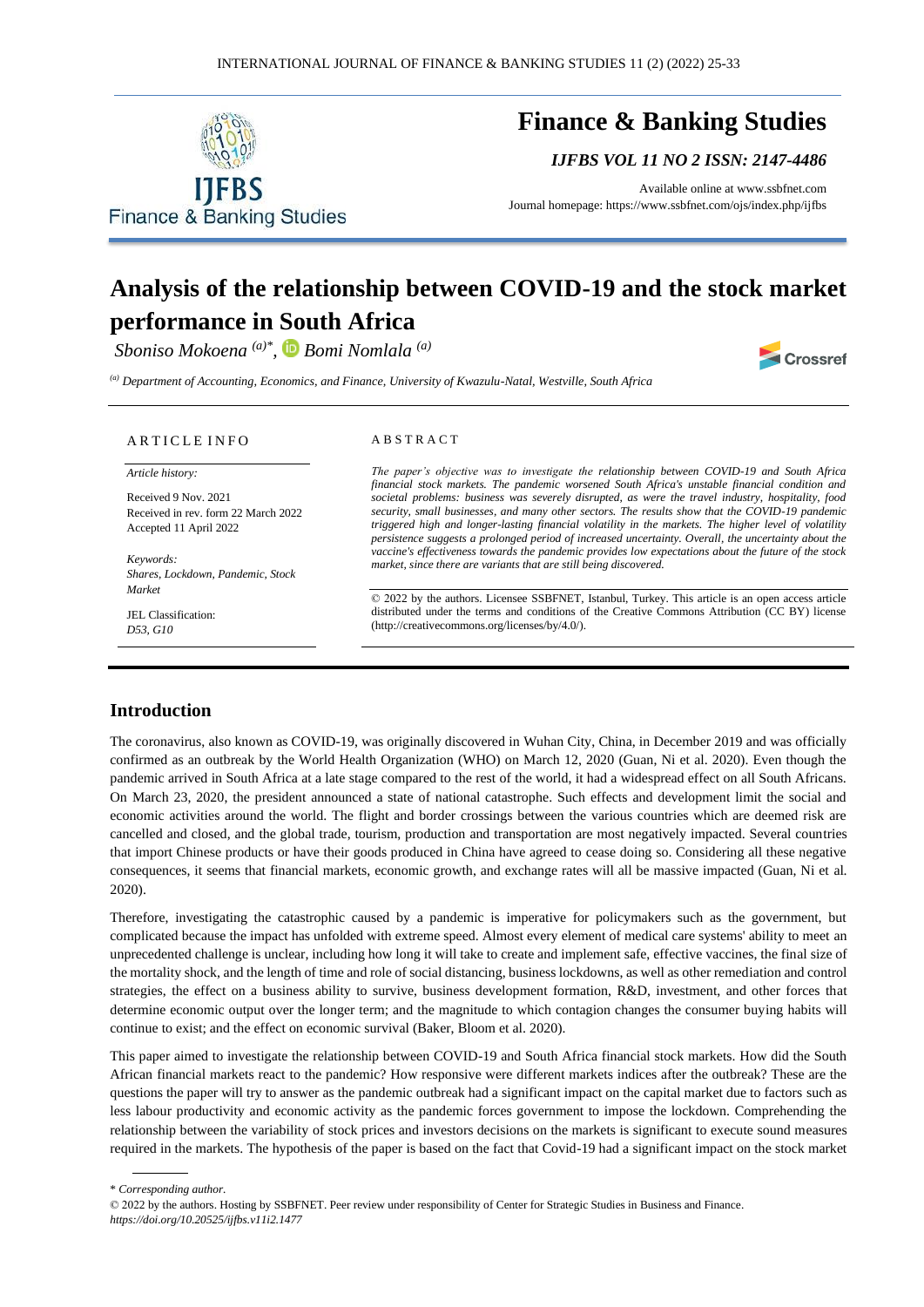on the equity stock market. To save lives, corporate organizations have decided to suspend their activities partially or completely, resulting in severe productivity losses and increased layoffs. The results of our research will be of great help to the competent authorities in developing appropriate strategies for dealing with the crisis. The paper set to identify the impact the outbreak had on the South African stock market economy. The paper research is set as follows: The first part of the paper will provide the literature review, whereas the second part of the paper will give the methodology of the paper and lastly, the last part will discuss the results and provide a conclusion of the paper.

# **Literature Review**

South Africa's lockdown rules to manage the virus had a notable economic ramification, affecting the rest of the nation demand and supply for South African exports/imports. The COVID-19 uncertainty is a factor driving local returns, though its significance has begun to wane as a result of the compelled sharp fall caused by a national shutdown and other constraints on non-essential business functions, including the impact of the lockdown on household demand (Arndt, Davies et al. 2020). China was considered as an emerging market 17 years ago, but it is now known as a global manufacturing hub, producing high-demand electronics such as the iPhone and serving as a major user of copper and oil around the world (Alameer, Abd Elaziz et al. 2019). China, which played a role only 4% of global GDP in 2003, has now grown to become an industrial superpower, accounting for 16% of global GDP. (Horowitz, 2020).

The global financial markets have reacted to the pandemic in an unprecedented, but uneven, manner. To re-establish trust in the financial markets, governments and reserve banks have quickly implemented stimulus packages and related policies to combat the adversaries. Although stock markets have generally reacted negatively to the COVID-19 outbreak and recovered somewhat following the announcement of rescue package programs, the precise direction and magnitude of stock market reactions to these events (announcements of COVID-19 outbreak and stimulus packages) remain unknown (Rahman, Amin et al. 2021). The rapid contagious spread imposed significant risks to stock market investors, increasing stock market volatility in the Johannesburg Stock exchange (JSE) and worldwide. Hence, the only solution to stop the increased number of the virus was to mitigate the gatherings of people around the country through what is called the lockdown to reduce the contamination breaking the economy of contact, only a few essential activities were permitted on strict regulation. Such policies had a significant negative impact on the economy, resulting in an immediate loss of economic activity, as well as short and long-term financial implications (Shaikh 2020).

Furthermore, the increase in COVID-19 cases has a significant impact on the stock market. Moreover, the uncertainty surrounding the COVID-19 cases affects stock markets and the people who work in them (Xu 2021). The pandemic worsened South Africa's unstable financial condition and societal problems: business was severely disrupted, as were the travel industry, hospitality, food security, small businesses, and many other sectors. The nation has the most cases reported in Africa, with 1,69 million cases by 11 May 2021, and once had the fifth-highest total infection rate in the world (Hossain 2021). Moreover, (Kusumahadi and Permana, 2021) investigated the effect of COVID-19 volatility on the stock market in 15 different countries around the world employing the data from Jan 2019 to Jun 2020 and discovered that currency fluctuations had a negative impact on stock earnings in most countries. As a result, stock returns are typically highly volatile, implying that their values fluctuate rapidly and are unpredictable over time. Market returns variance varies over time, therefore big changes can be accompanied by the same changes in the next period, or small changes by smaller changes in the next period (Hill et al., 2018).

To ease the burden from the health system, a five-stage lockdown was implemented. The lockdown was tight, with only critical services being allowed to travel. The leisure and tourism industries suffered a noticeable effect as a result of the drastic lockdown measures. Small companies have been destroyed by the economic downturn, and the losses of jobs have exacerbated to already high rate of unemployment rate and socioeconomic disparities among residents in south Africa (Young 2020). Africa has experienced a lot of diseases over the past decades, such as HIV/AIDS, Ebola, and Cholera but there has never been something like coronavirus. No one predicted this to happen, let alone the impact it has caused on the financial market. The pandemic has affected all the sectors worldwide from health to economic and no other disease outbreak, including the Spanish Flu, had a greater impact on the stock market more than the COVID-19 (Young 2020). It was the most jump in a single trading day in the history of the United States. The global epidemic was faulted for 15 to 16 of these increases, according to daily paper projections. This rate of jumps was 23 times greater than the long-term average since 1900. According to the research, the modified movement was driven by economic policies in reaction to the coronavirus pandemic. because of the confusion caused by the pandemic crisis and the threat of losing income in the industry, trillions of dollars in funds were flushed out of global capital markets in the week of February 24th (Baker et al., 2020).

## **Methodology**

The information was derived from the secondary data obtained from IRESS database covering a period of 1-years from 06 December 2019 where the pandemic was first announced to 06 January 2021. For the data and research analysis, the Microsoft Excel application was used for description analysis. The compounded weekly and, 13 equity indices that operate in the Johannesburg Stock Exchange (JSE) are used to examine the performance of the financial stock market as each index consist of the average returns for that industry. All the data analysis will be performed in Microsoft office excel, the ratios, regression statistical analysis. The South African FTSE/JSE Resource Index 10 represent the country's top 10 largest resource firms by market capitilization, such as Anglo American, Sasol, Mondi etc. Whereas the South African Financial Index is made up of the 15 largest financial firms listed on the JSE by market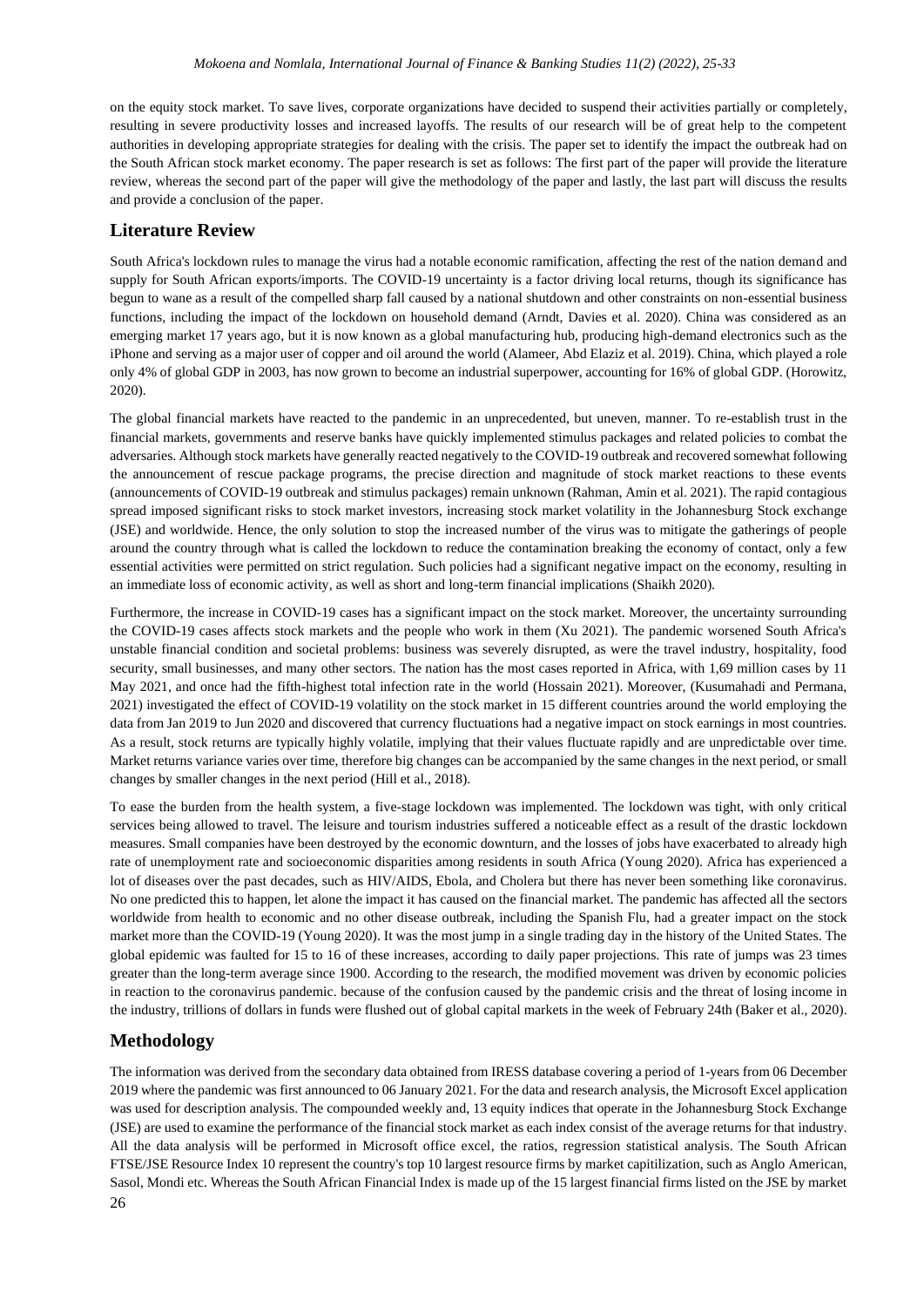cap, from the top four banks to investment companies such as Discovery, Capitec, PSG Group etc. Furthermore, the top 40 index consists of the 40 largest companies on JSE. All Share index is made up of all listed companies on JSE. The Small-cap index is made up of companies that have a market capitalization below 1 billion Rands, Medium-cap is made up of firms with a market cap between 1 billion to 10 billion Rands and Large-cap companies are made up of companies with a market cap above 10 billion. (Johannesburg Stock Exchange, 2021). In addition, another index of the category of sectors that were mostly affected by COVID-19 includes the health care index; Oil, Gas & Coal; Personal care, Drug, Grocery store; Technology; Travel and Leisure.

Returns were computed using the following equation:

 $R_{p}t = ((P_{p}1t-P_{p}0t))/P_{p}0t \times 100$  (1)

 $R_{pt}$  = Monthly return of the fund

 $P_1t$  = Price at the end of the month

 $P_0t$  = Price at the end of the previous month

## **Results**



**Figure 1:** Average returns for All share Index, Financial 15, FTSE/JSE Top 40, Industrial 25 and Industrial 10 over the period of 1 year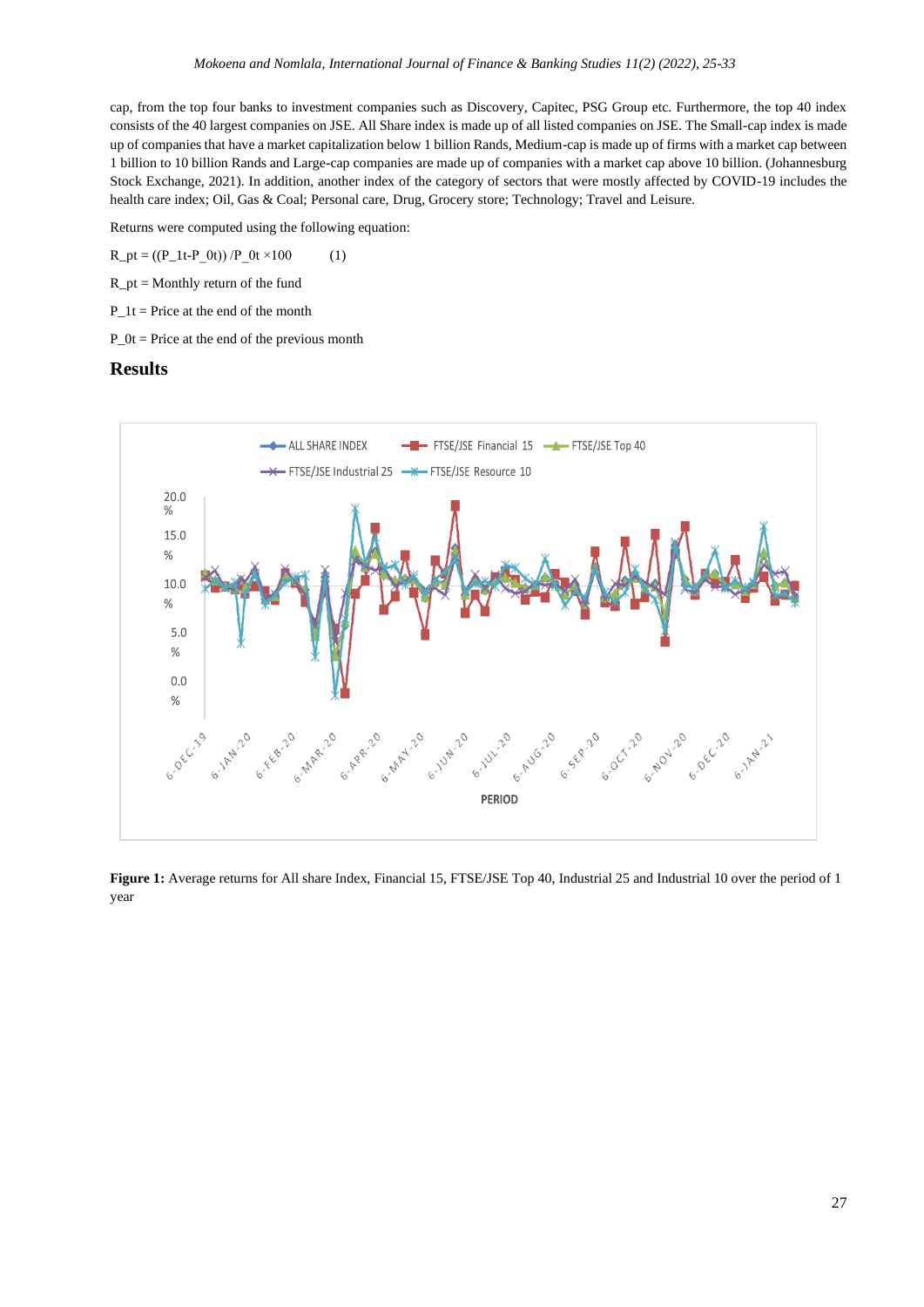

**Figure 2:** Average returns for Health care, Oil, Gas & Coal, Technology, and Travel & Leisure sectors



**Figure 3:** Average returns of Large, Mid, and Small Capitalization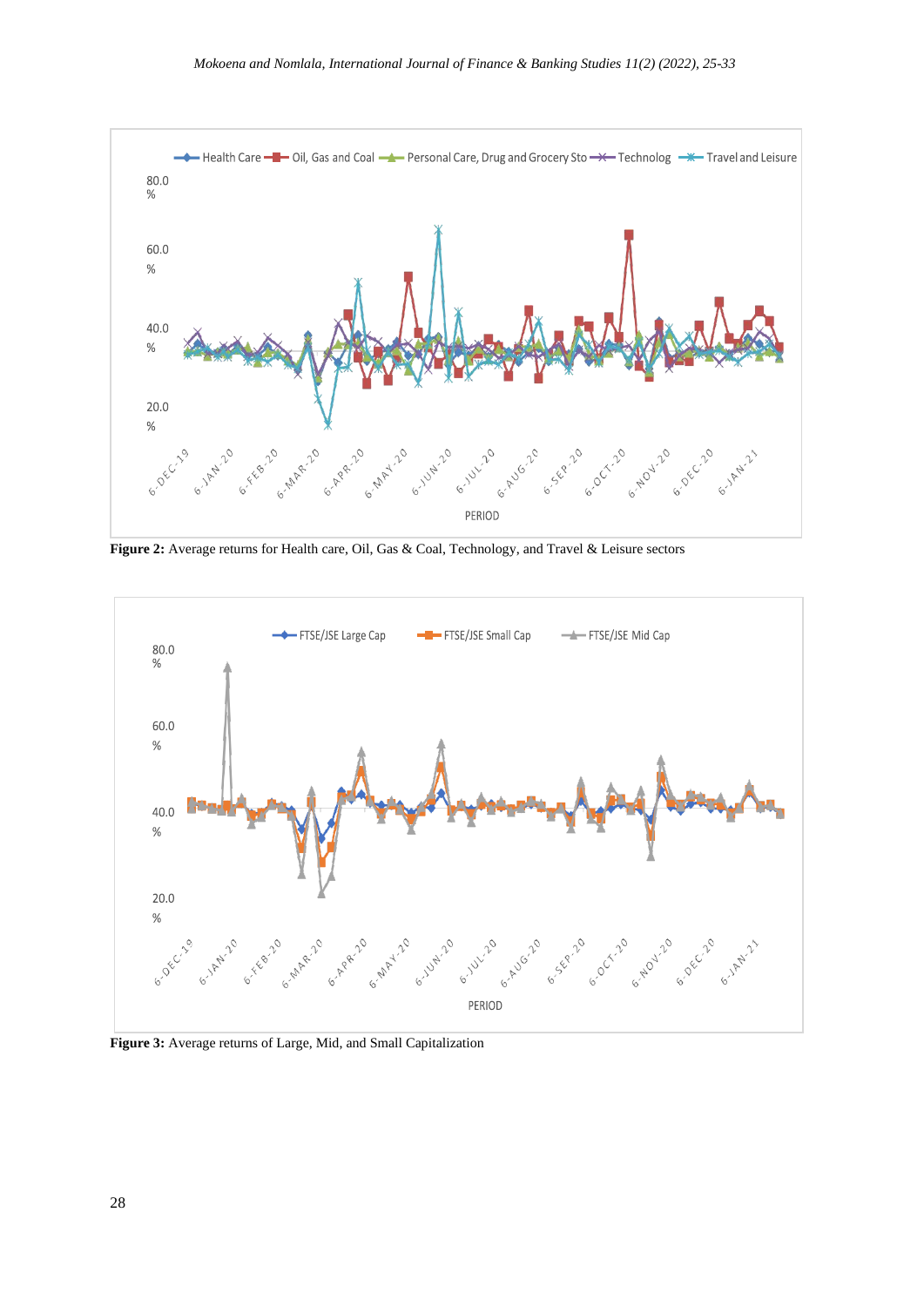

**Figure 4:** The measure of standard deviation in JSE Indices



**Figure 5:** The measure of standard deviation in Large, Mid and Small Capitalization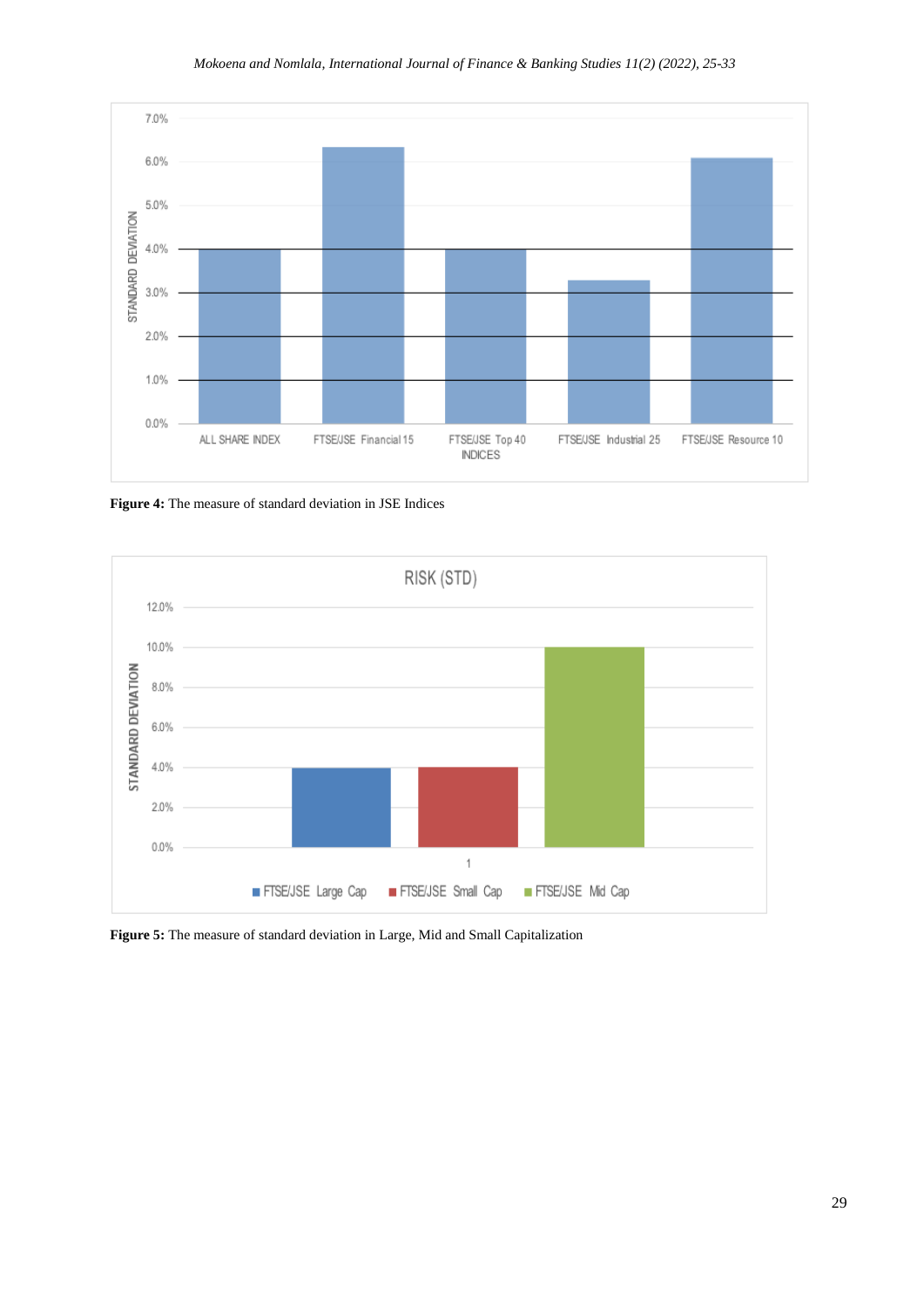

Figure 6: The most impacted market sector indices volatility

|                           | ALL<br><b>SHARE</b><br><b>INDEX</b> | <b>FTSE/JSE</b><br>Financial 15 | <b>FTSE/JSE</b><br>Top $40$ | <b>FTSE/JSE</b><br>Industrial 25 | <b>FTSE/JSE</b><br>Resource 10 |
|---------------------------|-------------------------------------|---------------------------------|-----------------------------|----------------------------------|--------------------------------|
| Mean                      | 0,0028                              | $-0,0026$                       | 0,0034                      | 0,0044                           | 0,0029                         |
| <b>Standard Error</b>     | 0,0051                              | 0,0082                          | 0,0051                      | 0,0042                           | 0,0079                         |
| Median                    | 0,0067                              | $-0,0068$                       | 0,0058                      | 0,0022                           | 0,0020                         |
| <b>Standard Deviation</b> | 0,0395                              | 0,0639                          | 0,0400                      | 0,0332                           | 0,0614                         |
| Sample Variance           | 0.0016                              | 0,0041                          | 0,0016                      | 0,0011                           | 0,0038                         |
| Kurtosis                  | 4.4167                              | 3,2268                          | 4,5739                      | 4,0200                           | 4.9607                         |
| <b>Skewness</b>           | $-1,1330$                           | $-0,2133$                       | $-1,1244$                   | $-0,7793$                        | $-0,9739$                      |
| Range                     | 0,2425                              | 0,4178                          | 0,2485                      | 0,2208                           | 0,4179                         |
| Minimum                   | $-0.1515$                           | $-0,2391$                       | $-0.1558$                   | $-0,1237$                        | $-0,2445$                      |
| Maximum                   | 0,0910                              | 0,1787                          | 0,0928                      | 0,0971                           | 0,1735                         |
| Sum                       | 0,1702                              | $-0,1568$                       | 0,2050                      | 0,2712                           | 0,1762                         |

**Table 1:** Descriptive Analysis for top indices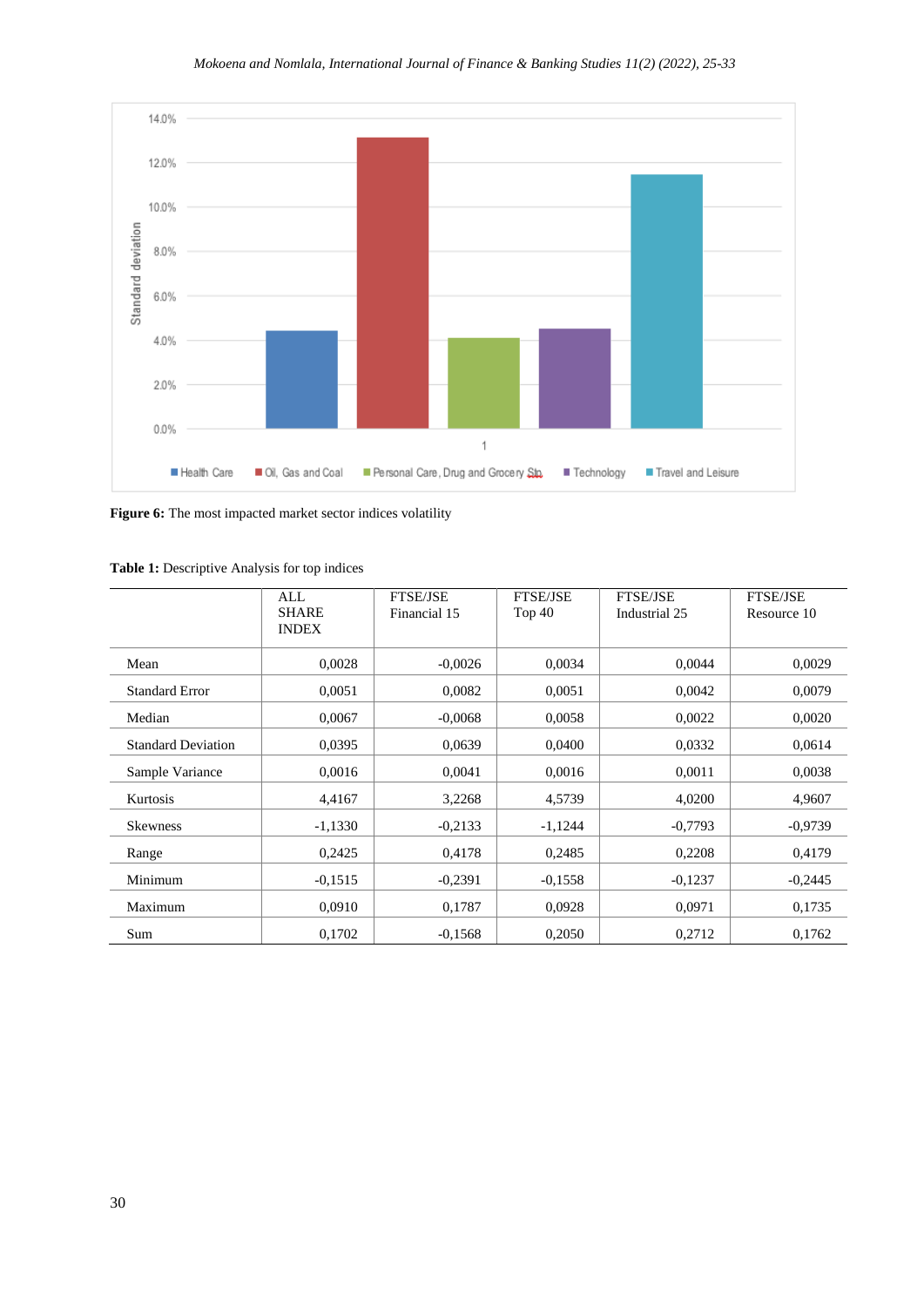|                           | FTSE/JSE Large Cap | FTSE/JSE Small Cap | FTSE/JSE Mid Cap |
|---------------------------|--------------------|--------------------|------------------|
| Mean                      | 0,0036             | 0,0008             | 0,0099           |
| <b>Standard Error</b>     | 0,0051             | 0,0052             | 0,0131           |
| Median                    | 0,0040             | 0,0023             | $-0,0003$        |
| <b>Standard Deviation</b> | 0,0396             | 0,0410             | 0,1021           |
| Sample Variance           | 0,0016             | 0,0017             | 0,0104           |
| <b>Skewness</b>           | $-0,9351$          | $-0,1743$          | 5,1420           |
|                           |                    |                    |                  |
| Range                     | 0,2442             | 0,2522             | 0,8574           |
| Minimum                   | $-0,1513$          | $-0,1202$          | $-0,1578$        |
| Maximum                   | 0,0929             | 0,1320             | 0,6996           |
| Sum                       | 0,2224             | 0,0517             | 0,6041           |

| Table 2: The descriptive analysis of market cap indices |  |  |  |  |
|---------------------------------------------------------|--|--|--|--|
|                                                         |  |  |  |  |

**Table 3:** Top different sectors indices stock returns

|                           |                    |              | Personal Care.  |            | Travel and |
|---------------------------|--------------------|--------------|-----------------|------------|------------|
|                           | <b>Health Care</b> | Oil, Gas and | Drug            | Technology | Leisure    |
|                           |                    | Coal         | and Grocery Sto |            |            |
| Mean                      | $-0,0004$          | 0,0424       | $-0,0010$       | 0,0098     | $-0,0084$  |
| <b>Standard Error</b>     | 0,0057             | 0,0200       | 0,0053          | 0,0058     | 0,0148     |
| Median                    | $-0,0037$          | 0,0149       | $-0,0013$       | 0.0153     | $-0.0157$  |
| <b>Standard Deviation</b> | 0,0444             | 0,1326       | 0,0412          | 0,0454     | 0,1155     |
| Sample Variance           | 0,0020             | 0,0176       | 0,0017          | 0,0021     | 0.0134     |
| Kurtosis                  | 1,7841             | 3,7368       | 0,7320          | 0,9094     | 11,3230    |
| <b>Skewness</b>           | 0,0851             | 1,4740       | $-0,1828$       | $-0,2318$  | 2,0752     |
| Range                     | 0,2776             | 0,6927       | 0,2201          | 0,2361     | 0,9118     |
| Minimum                   | $-0,1368$          | $-0,1487$    | $-0,1187$       | $-0,1045$  | $-0,3435$  |
| Maximum                   | 0,1408             | 0,5440       | 0,1014          | 0,1316     | 0,5683     |
| Sum                       | $-0,0236$          | 1,8650       | $-0.0593$       | 0,5981     | $-0,5094$  |

The purpose of this study was to investigate the dynamic response of stock returns to unexpected changes and the uncertainties associated with the pandemic outbreak. Using weekly data from the South African indices, the results indicate that the increased lockdown period generally has a negative impact on the stock market. In addition, the reaction to stock returns is asymmetrical. Asymmetry is caused by the negative effects of pandemic uncertainty. Based on panel data, we found that the stock market responded negatively to the longer period of lockdown which was imposed to mitigate the spread of the virus. On the other hand, the outbreak also brings a lot of uncertainty to the economy. In the financial sector, one of the direct consequences of a pandemic is a significant increase in volatility. We have identified the current pandemic as having the greatest impact on stock market volatility in the history of the pandemic. Evidence shows that the volatility index has a long memory. This is a statistical characteristic that portrays the major impact the pandemic had on the outbreak.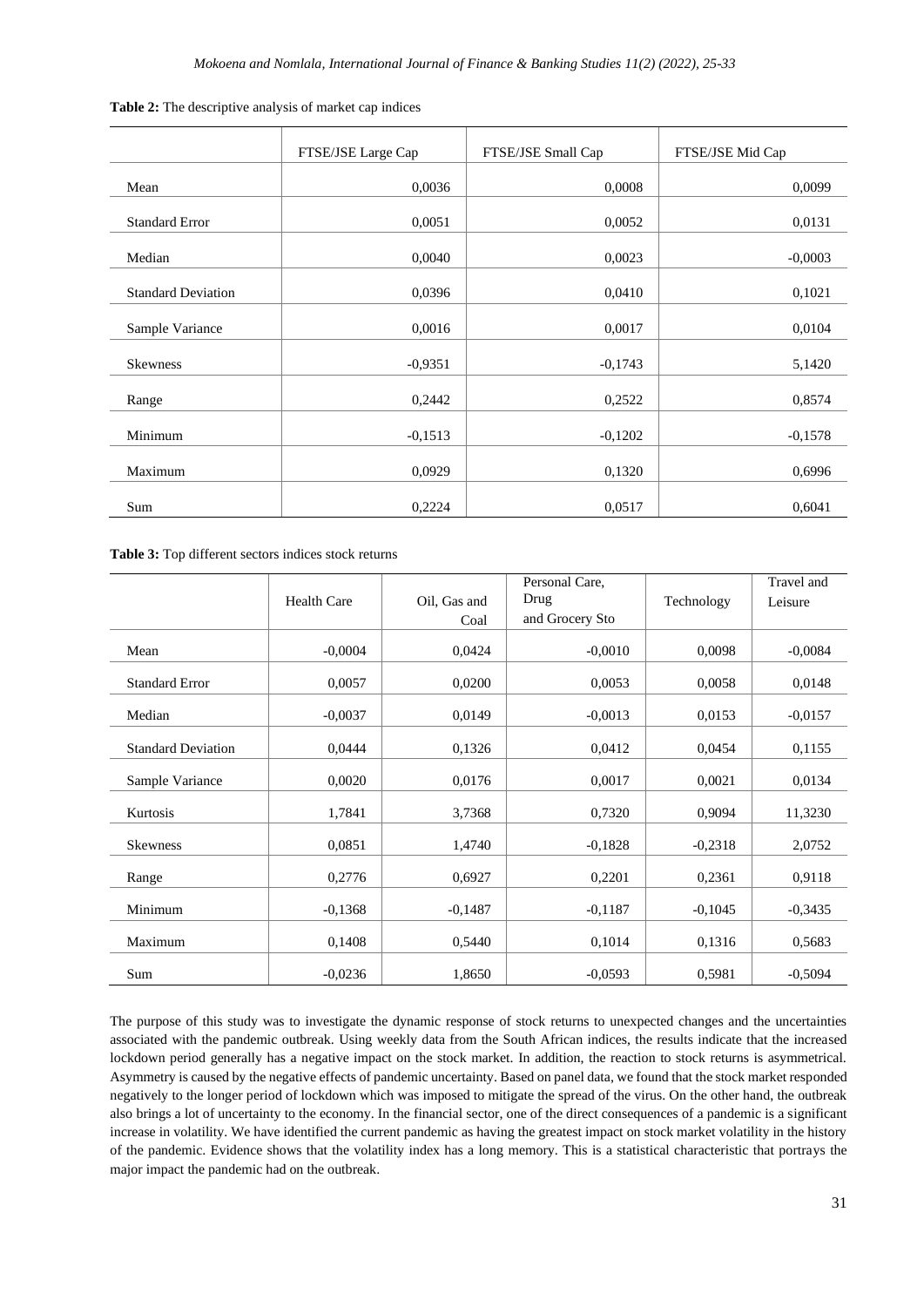The graphs show the results of the financial market reaction to the restriction of the pandemic. Figure 1 shows that the mining industry experienced the largest volatility between March 6th and April 6th, with the stock index falling with a negative return of 25%. It was at its lowest level, but rose again two days later, recording a 15% return. Sasol was greatly influenced by the raw material company. In addition, figure 2 also shows indicators for various sectors heavily affected by the coronavirus. South Africa recorded the first case on March 5, 2020. Extreme blockades have a visible impact on South Africa's leisure and tourism industry. Many restaurants, hotels, guest houses, wineries and fitness centres had to be closed, and many people working in the fitness and food industry (including agriculture) lost their jobs. The returns at the Travel and Leisure enterprise attain their lowest terrible returns of 35% in March after the statement of the lockdown, while the Oil, Gas & Coal region recorded a 15% loss for March.

The standard deviation of each sector affected by COVID-19 reached its highest and lowest levels in March/April 2020. In addition, this high volatility is present in a wide range of returns in a short period. For example, Figure 4 shows that the standard deviations of the financial sector and the natural resources sector were the highest at 6.3% and 6.1%, respectively. Industrial reported a minimum standard deviation of 3.3%. In addition, the graph in Figure 5 shows that Midcap reached the highest standard deviation of 10.3% during the pandemic crisis compared to other counterparts such as small-cap and large-cap. As expected, Figure 6 shows that oil, gas and coal have a high volatility risk of 13.1% due to the low demand for these minerals in the market. Travel and leisure recorded one of the highest volatilities at 11.1%. The closure of restaurants, hotels, and tourism has had a significant impact on the average risk rate of return for the travel industry.

### **Discussions and Conclusion**

In conclusion, the results do show that the pandemic outbreak did have a significant impact on the stock market as indicated by (Kusumahadi and Permana, 2021) in their paper. The prolonged lockdown provides more uncertainty to investors. The total number of lockdown periods and the number of those who are being affected patients have a significant impact on stock prices, but all variables have a significant impact on economic activity. Legislators, government agencies, businesses, scientists, researchers, and people of all levels are interested in both health and finance, affecting the financial base and sacrificing valuable lives across the country. The study adds to a body of knowledge by investigating the impact of outbreaks in south African financial markets. Subsamples before and after the pandemic estimated the recall of dozens of volatility indicators. Our results show that volatility measurements not only peaked during the pandemic but became much more persistent. The COVID-19 pandemic has caused periods of high and long-term financial volatility in several different markets. Our findings are of interest to investors and asset managers because the higher level of volatility persistence suggests a prolonged period of increased uncertainty, which should be factored into trading strategies. Overall, the uncertainty about the vaccine's effectiveness towards the pandemic provides low expectations about the future of the stock market, since there are variants that are still being discovered. The market will take months or even years to recover from the damage of the pandemic, but there is hope.

#### **Acknowledgement**

**Author Contributions:** Conceptualization: S.M.,B.N.; Methodology: S.M.,B.N.; Data Collection: S.M.,B.N.; Formal Analysis: S.M.,B.N.; Writing-Original Draft Preparation: S.M.,B.N.; Writing-Review and Editing: S.M.,B.N. All authors have read and agreed to the published the final version of the manuscript.

**Institutional Review Board Statement:** Ethical review and approval were waived for this study, due to that the research does not deal with vulnerable groups or sensitive issues.

**Data Availability Statement:** The data presented in this study are available on request from the corresponding author. The data are not publicly available due to privacy.

**Conflicts of Interest:** The authors declare no conflict of interest.

### **References**

- Alameer, Z., Abd Elaziz, M., Ewees, A. A., Ye, H., & Jianhua, Z. (2019). Forecasting copper prices using hybrid adaptive neurofuzzy inference system and genetic algorithms. Natural Resources Research, 28(4), 1385-1401.
- Arndt, C., Davies, R., Gabriel, S., Harris, L., Makrelov, K., Robinson, S., ... & Anderson, L. (2020). Covid-19 lockdowns, income distribution, and food security: An analysis for South Africa. Global Food Security, 26, 100410.
- Baker, S. R., Bloom, N., Davis, S. J., Kost, K., Sammon, M., & Viratyosin, T. (2020). The unprecedented stock market reaction to COVID-19. The review of asset pricing studies, 10(4), 742-758.
- Baker, S. R., Bloom, N., Davis, S. J., & Terry, S. J. (2020). Covid-induced economic uncertainty (No. w26983). National Bureau of Economic Research.
- Cao, K. H., Woo, C. K., Li, Y., & Liu, Y. (2020). Covid-19's effect on the alpha and beta of a US stock Exchange Traded Fund. Applied Economics Letters, 1-6.
- Elsayed, A., & Abdelrhim, M. (2020). The Effect Of COVID-19 Spread On Egyptian Stock Market Sectors. Available at SSRN 3608734.

Guan, W. J., Ni, Z. Y., Hu, Y., Liang, W. H., Ou, C. Q., He, J. X., ... & Zhong, N. S. (2020). Clinical

characteristics of 2019 novel coronavirus infection in China. MedRxiv.

Hossain, M. (2021). The effect of the Covid-19 on sharing economy activities. Journal of Cleaner Production, 280, 124782.

Mzoughi, H., Urom, C., Uddin, G. S., & Guesmi, K. (2020). The Effects of COVID-19 Pandemic on Oil Prices, CO 2 Emissions and the Stock Market: Evidence from a VAR Model.